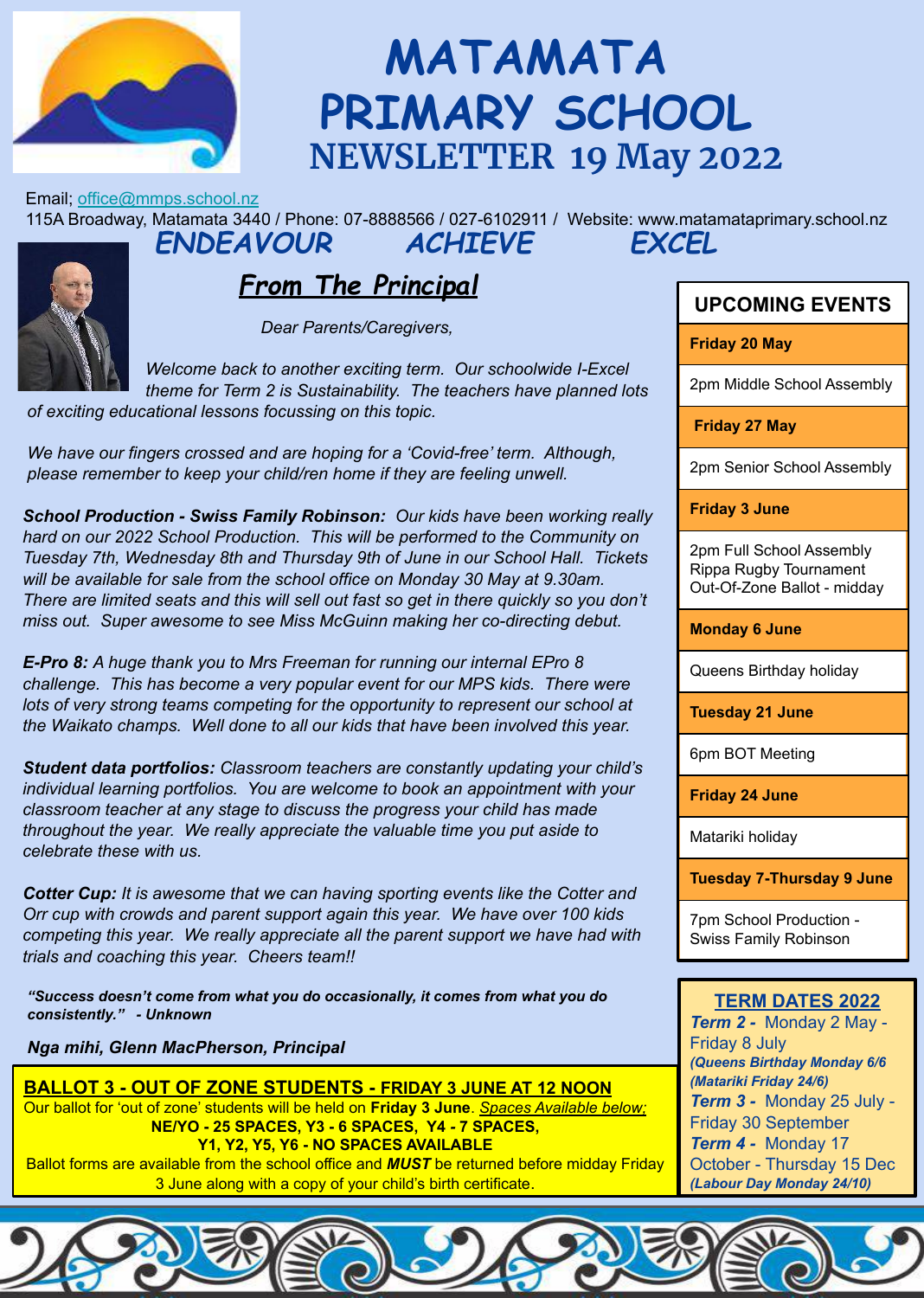

## **MATAMATA PRIMARY SCHOOL This Week in Review**

## **EPRO8 SUCCESS!**

On Thursday 12 May two teams of MPS students went to Morrinsville Intermediate to compete against 8 other Year 5 & 6 teams in the EPro8 Inter-School Engineering Competition. Both teams worked hard on some tricky construction and electrical challenges and faced tough competition from the other competitors. All of our students demonstrated our school values and represented MPS admirably. The MPS Goats - Konrad, TK, Dawson and Patrick came in 1st Place - 30 points ahead of the two teams who tied for 2nd place. The MPS Kings - Eli, Percy, Noah and William came in 5th Place. The MPS Goats will now go forward to the regional final in a few weeks time. Well done to our boys and thank you to Adelle Fieten for providing transport.



#### **Safely Crossing to and from School - Broadway/Hohaia Street**

We have the Kea Crossing on Hohaia street and the Broadway crossing on Broadway to provide safe crossing for our students before and after school each day. It would be fantastic to see all parent/caregivers being great role models and teaching your children to

utilise these crossings to ensure our children are kept safe on these busy roads in the morning and afternoons. We have teachers and road patrollers on duty to assist with crossing the children every day. Thank you.

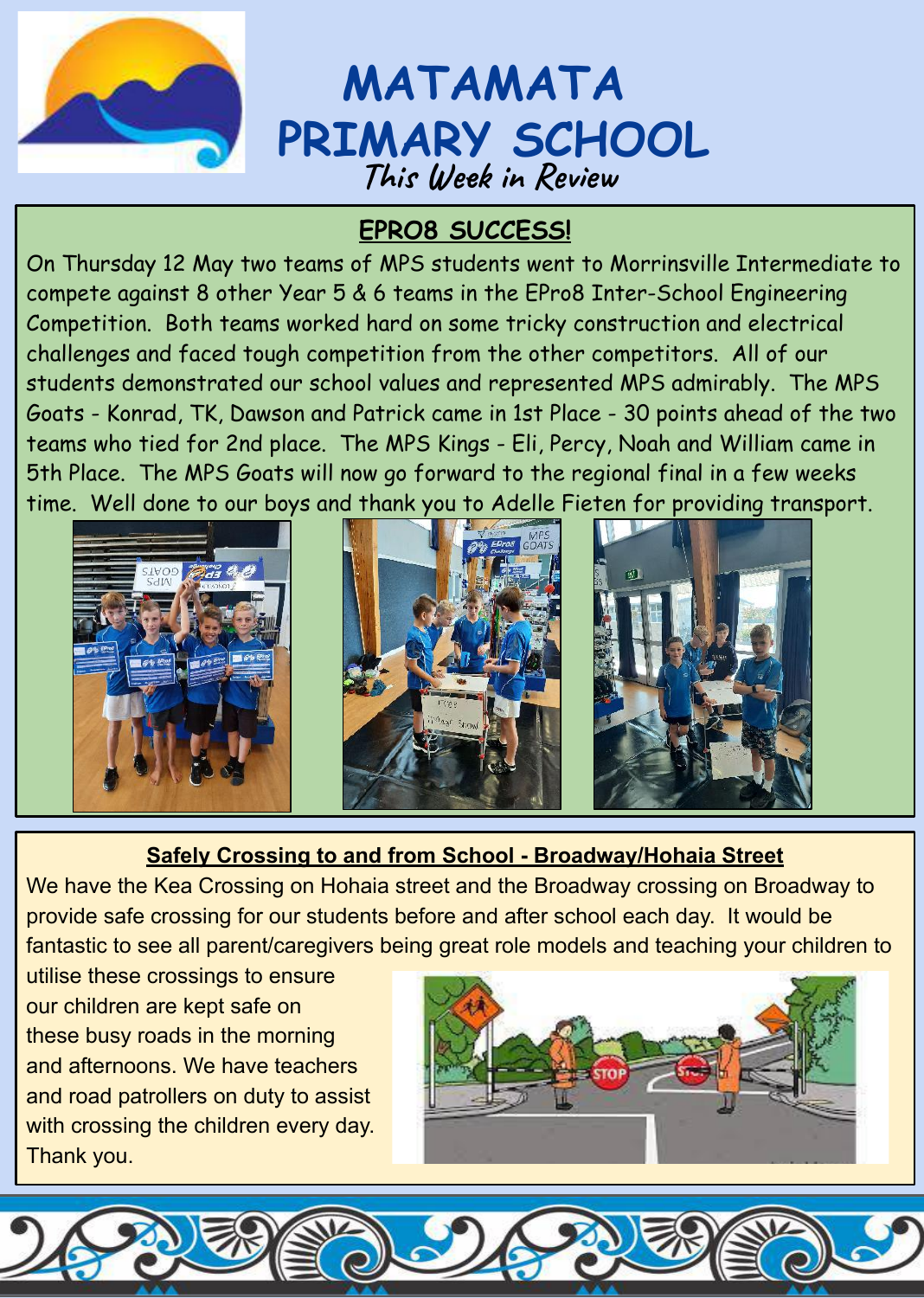

# **MATAMATA PRIMARY SCHOOL**

## **This week in Review**

## *Interactive Playground*

The Interactive playground in our Junior area has been developing quickly. The tunnel that runs under the hill took a while to put into place and we are very grateful to **Andrew Dobbe** and **Craig Farmilo** for their expertise with this. A very big thank you must also go to **J Swap** for the digger and **Bowers Concrete** for the concrete tunnel. A Te Waharoa leading the children into the playground is going to be completed this week then we will just be waiting for the grass around the tunnel area and plants to be planted. A very special thank you to our Caretaker, **Eddy Baukema** for building the playground which has taken many hours. This will provide loads of fun play time for our children to enjoy..



#### Kelly Club Matamata is Open for Business ... and we have been cooking up a storm!